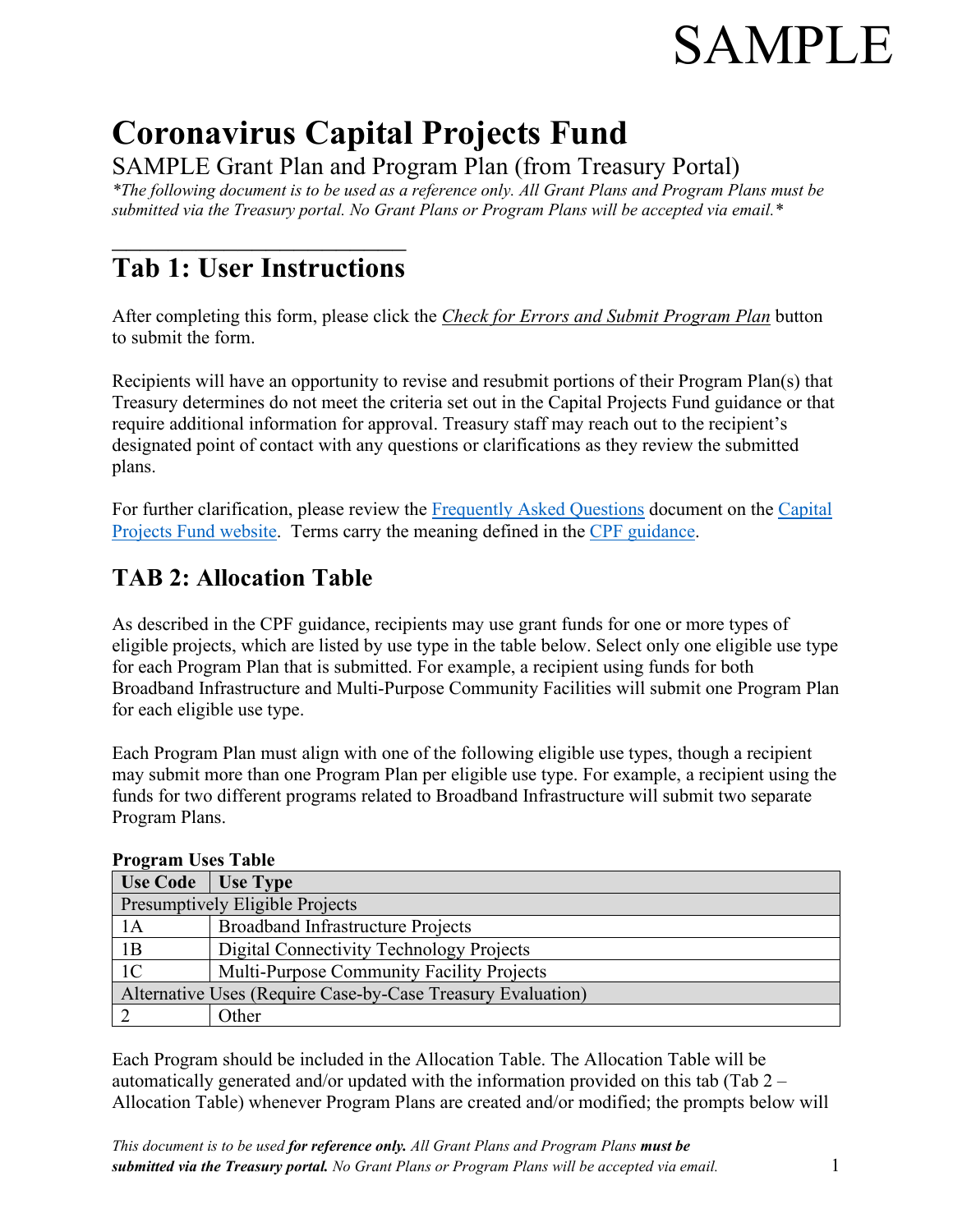## **SAMPLE**

allow data to be entered that will generate and/or update the Allocation Table. Treasury may share the Allocation Table with the public by, for example, posting it on its website.

Recipients are required to submit additional details for each Program which will be collected on the next tab  $(Tab 3 – Use Code Files).$ 

#### *\*The following information will be collected on the Treasury portal\**

**Program Title** - a short but descriptive identifier for the proposed Program. If it is an established program, use the actual program name. [Text entry – maximum of 255 characters]

**Use Code - "Use Code"** – Select the correct Program use, as identified in the Program Uses Table, above. Uses are described in detail in the Guidance. [Picklist options: 1A, 1B, 1C, 2]

**Project Costs**  [Text entry – dollar amount]

**Proposed Start Date**  [Text entry – date]

**Estimated Substantial Completion Date**  [Text entry – date]

**Program Description** [Text entry – maximum of 255 characters]

#### **Program Objectives**

*Helptext: Please provide one sentence that outlines the stated objective of this program. For example, a program objective could be "invest in broadband infrastructure projects to serve rural households in counties with poverty scores of X."*  [Text entry – maximum of 255 characters]

### **TAB 3: Use Code Files**

The following templates for each use type must be completed as part of the Program Plan submission. Each Use Code file includes a Program Plan questionnaire, a Program Narrative template, and a Program Budget template. The Use Code selected on the previous page (Tab 2 – Allocation Table) corresponds with the template that needs to be completed and uploaded before submitting the Program Plan. Please download the relevant Use Code file listed below, complete the file, and then upload it using the files upload section on this tab (Tab 3 – Use Code Files). Individual project-level details are not expected or necessary in the Program Plans.

Click link below to download relevant Use Code file:

*This document is to be used for reference only. All Grant Plans and Program Plans must be submitted via the Treasury portal. No Grant Plans or Program Plans will be accepted via email.* 2